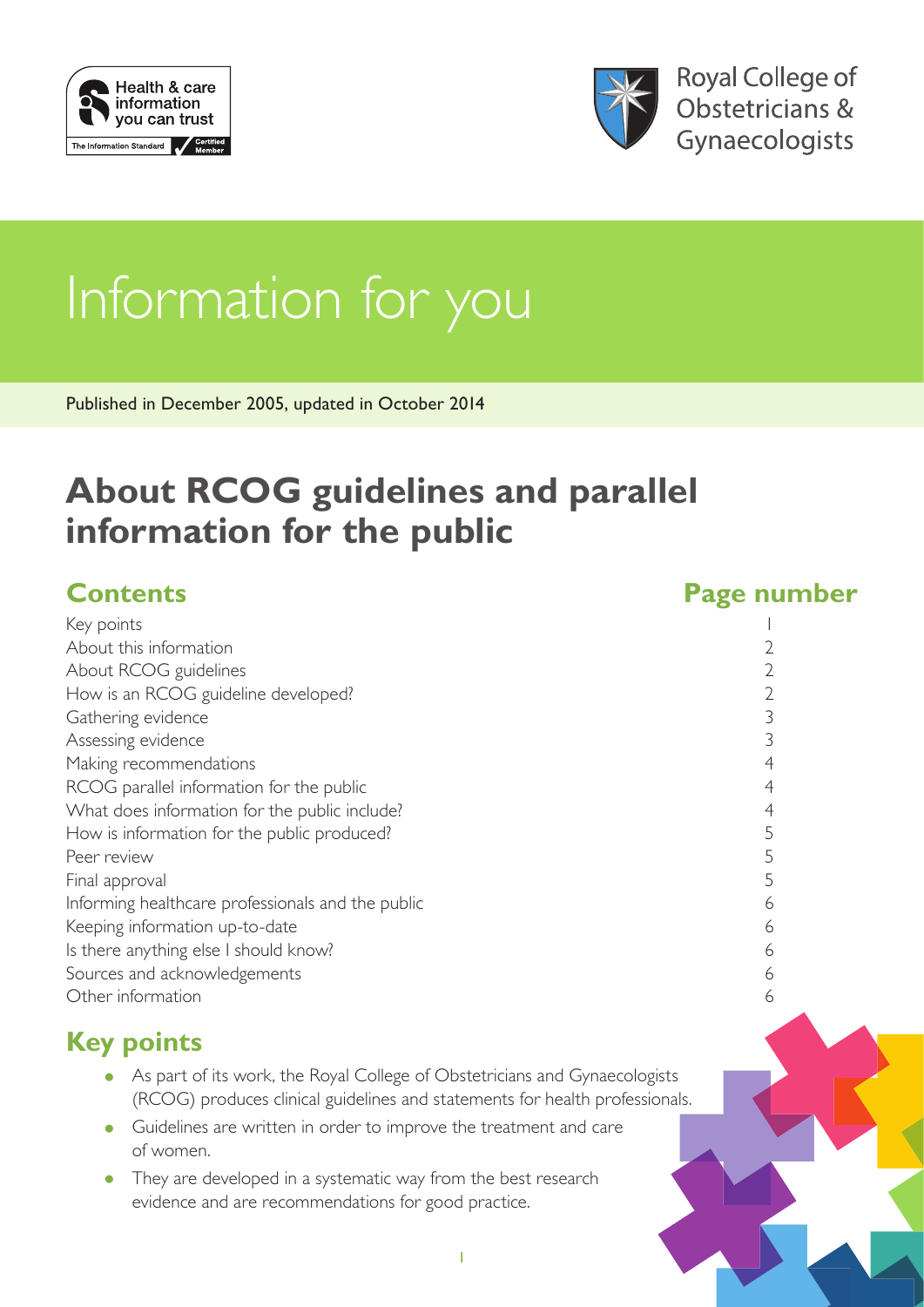- In addition to the guidelines, the RCOG produces information for the public on equivalent topics.
- RCOG guidelines as well as parallel information for the public are intended to help you and your healthcare team make better, shared decisions about your care.
- Guidelines for professionals can be found on the RCOG website at [www.rcog.org.uk/en/](https://www.rcog.org.uk/en/guidelines-research-services/guidelines/) [guidelines-research-services/guidelines](https://www.rcog.org.uk/en/guidelines-research-services/guidelines/).
- Parallel information for the public can be found on the RCOG website at [www.rcog.org.uk/en/](https://www.rcog.org.uk/en/patients/patient-leaflets/) [patients/patient-leaflets](https://www.rcog.org.uk/en/patients/patient-leaflets/).

# **About this information**

The Royal College of Obstetricians and Gynaecologists (RCOG) is the professional body that oversees the medical education, training and examination of obstetricians and gynaecologists in the UK. The primary role of the RCOG is setting clinical standards, delivering postgraduate education and advising on the nature and content of educational programmes for doctors in training.

As part of its work, the RCOG produces clinical guidelines and parallel information for the public on the treatment and care for women. This information tells you about:

- how RCOG clinical guidelines are produced
- the way in which information for the public is put together from these guidelines.

# **About RCOG guidelines**

Guidelines make recommendations about the specific aspects of conditions, investigations, procedures and treatments that relate to the medical health of women. Some topics covered by the current clinical guidelines include:

- how to manage chronic pelvic pain
- prevention of early Group B streptococcal disease
- how to investigate and treat recurrent miscarriage
- how to manage genital herpes in pregnancy.

A list of all clinical guidelines can be found on the RCOG website at [www.rcog.org.uk/en/guidelines](https://www.rcog.org.uk/en/guidelines-research-services/guidelines/)[research-services/guidelines](https://www.rcog.org.uk/en/guidelines-research-services/guidelines/).

Clinical guidelines are based on the best available evidence. They help to ensure that women receive care which has evidence or expert opinion to support it rather than being based on 'individual opinion' (anecdotal). Guidelines also help to ensure that each woman has an equal opportunity to obtain the best care.

Guidelines are recommendations. They are not meant to dictate rigidly, but to support healthcare professionals in their work. In deciding what treatment or care to offer, the doctor, nurse or midwife will always take account of an individual's need, local conditions and resource

# **How is an RCOG guideline developed?**

In the first instance, a team of people responsible for producing the guideline identifies the reason or reasons why a particular guideline is needed. At the RCOG, this team is usually the Guidelines Committee. This committee works in collaboration with the RCOG Women's Network ([www.rcog.org.uk/en/patients/](https://www.rcog.org.uk/en/patients/rcog-womens-network/) [rcog-womens-network](https://www.rcog.org.uk/en/patients/rcog-womens-network/)) and relevant professional societies to identify a relevant guideline.

A guideline may be needed for a number of reasons. It could be that there have been rapid developments in a particular area of practice or that significant new evidence has become available on a particular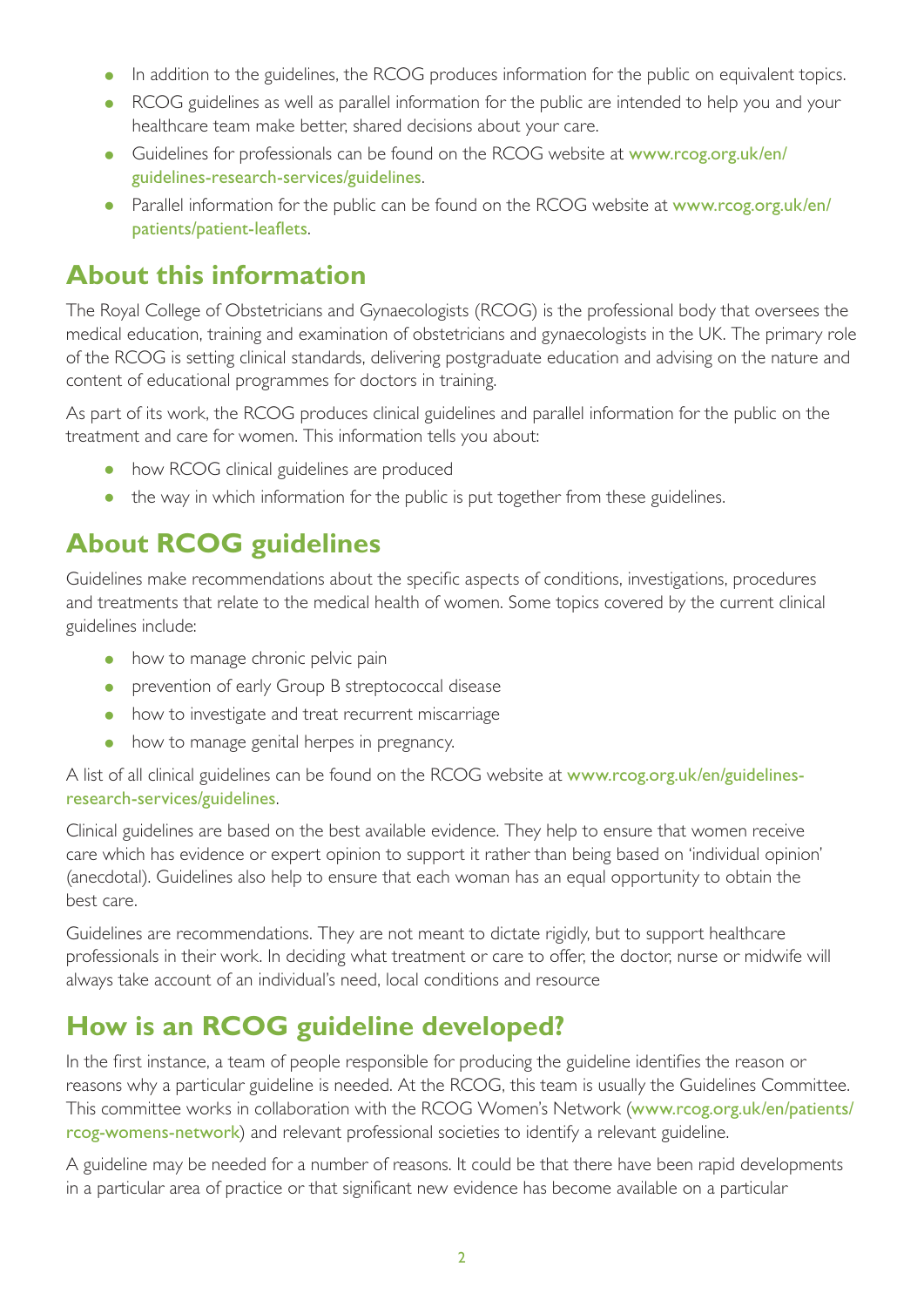condition. Alternatively, it may be that a guideline on a specific procedure would encourage consistency of approach and care.

Once the need for a guideline has been identified, the questions the guideline needs to answer are considered. These questions provide the purpose and scope of the guideline. The authors responsible for developing the guideline, who will include an appropriately qualified expert or group of experts, write an initial scope. This scope is then approved by the RCOG Guidelines and Audit Committee.

### **Gathering evidence**

A systematic search of the published evidence is carried out using large, international databases of scientific research and healthcare reports. This covers the areas within the scope of the guideline. The methods used to search for the evidence are also described in the guideline.

### **Assessing evidence**

At the next stage, the guideline authors assess all the evidence gathered. This involves looking at each study and identifying how it was carried out. This is important because the way in which a scientific study is carried out has a bearing on how reliable and valid and significant its findings are. To illustrate this, if a study reports that a healthcare treatment is effective, then it is important to see how the study was carried out, that is, how the treatment was assessed. One of the best ways of assessing a treatment is to compare it with an alternative treatment or with no treatment at all. This type of investigation is known as a randomised controlled trial.

#### **What is a randomised controlled trial (RCT)?**

Randomised controlled trials are designed to test the effectiveness and safety of healthcare interventions (that is, treatments or procedures) as fairly and objectively as possible. RCTs ensure that, as far as possible, the results of a test or trial are not due to bias.

If results are available from a number of trials for a particular intervention, then this is likely to provide evidence that is more reliable than evidence from a single trial.

#### **What are systematic reviews?**

Systematic reviews use standardised, pre-defined methods to:

- find all relevant studies on a specific topic
- address the quality of these studies
- ascertain whether these studies should be included or excluded from the review
- summarise the results of those studies of adequate quality.

The best evidence comes from good systematic reviews. Some systematic reviews include a meta-analysis, which is a statistical summary of the results of the included studies.

In addition to looking at the evidence for healthcare treatments, authors may also assess evidence on particular interventions and procedures for diagnosing conditions. Different types of studies are used in these instances, which are not randomised controlled trials. These studies have specific factors which require careful assessment to ensure that they are not biased. It is also possible to combine these in systematic reviews to help inform practice.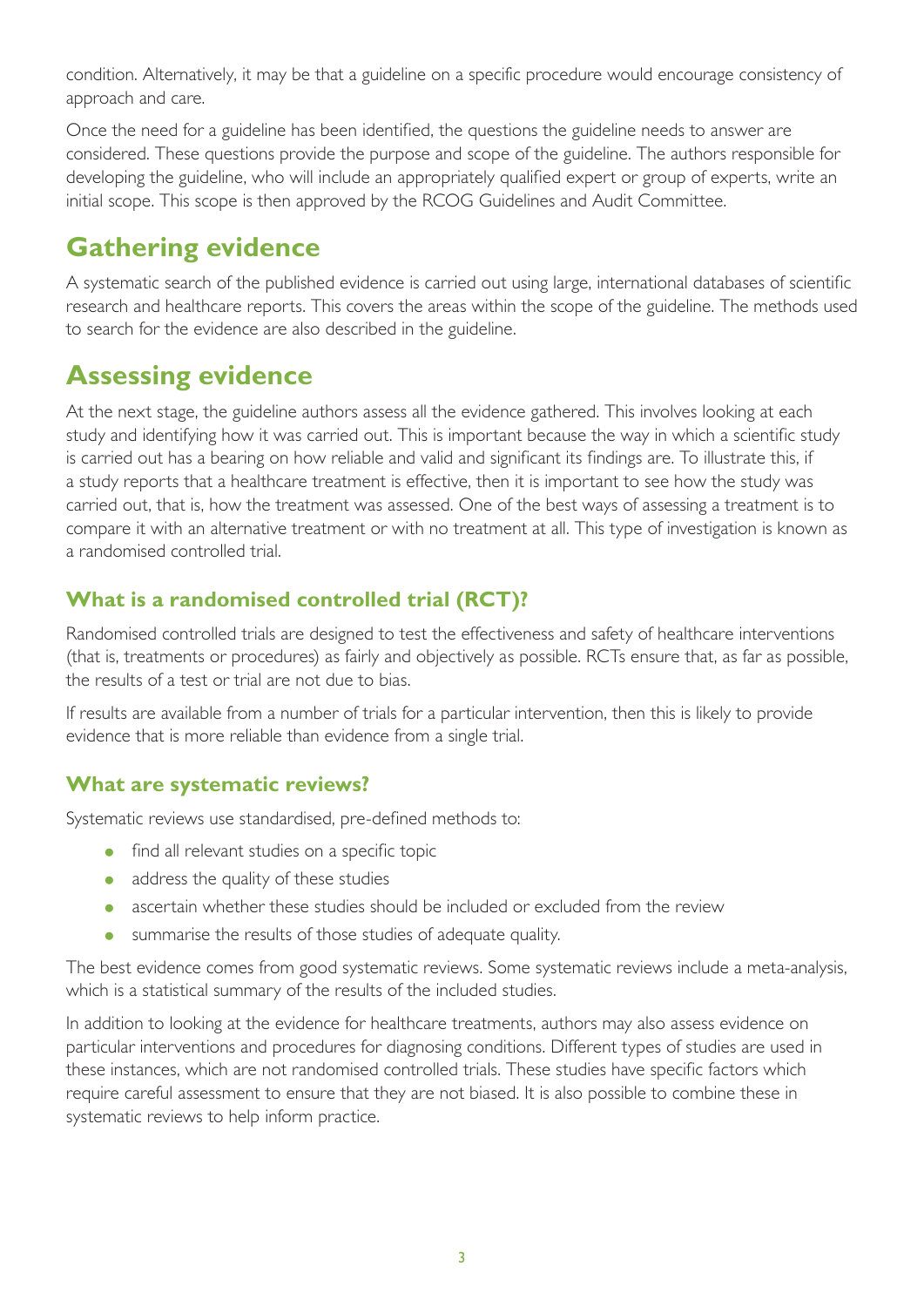#### **How is the level of evidence graded?**

The guideline authors grade the evidence in a hierarchy from level 1 to level 4, depending on the methods used to gather it. These are described on the final page of each of the guidelines (see **Classification of evidence levels** on each guideline).

#### **Making recommendations**

The guideline authors draw up a number of recommendations, based on the evidence they have gathered, and provide a summary of the evidence that supports each recommendation.

Recommendations are graded according to the strength of the evidence that supports them. The grades of recommendations are Grade A, B, C and 'good practice point'. These are described on the final page of each of the guidelines (see **Grades of recommendations** on each guideline).

A summary of the evidence that supports each recommendation is also provided. The guideline includes a list of references to the evidence for recommendations.

The authors may also identify areas of uncertainty. These are areas where further research is needed. The guideline may suggest specific standards (known as audit standards), which will enable a service to measure its performance.

The draft guideline document then goes through a process of consultation (see section on **Peer review**).

After this, the guideline is approved by the Guidelines Committee and the RCOG Clinical Quality Board (see section on **Final approval**).

### **RCOG parallel information for the public**

The RCOG aims to support women in understanding what they can expect of their health care. It produces parallel information for the public, which is designed to be:

- web-based
- used and adapted by each unit within the UK and Ireland
- readily available
- easy to understand
- reliable
- up-to-date.

# **What does information for the public include?**

Information for the public usually covers, in plain language, the recommendations made in the equivalent guideline. It also includes:

- a series of questions and answers women are most likely to want to know. Examples of these questions might include:
	- { What is this intervention/condition?
	- o What could it mean for me?
	- o What could it mean for my baby?
	- o What treatment is available?
	- { What are the risks and benefits of interventions/treatments?
- a link to the equivalent guideline or statement
- the date of publication and review date.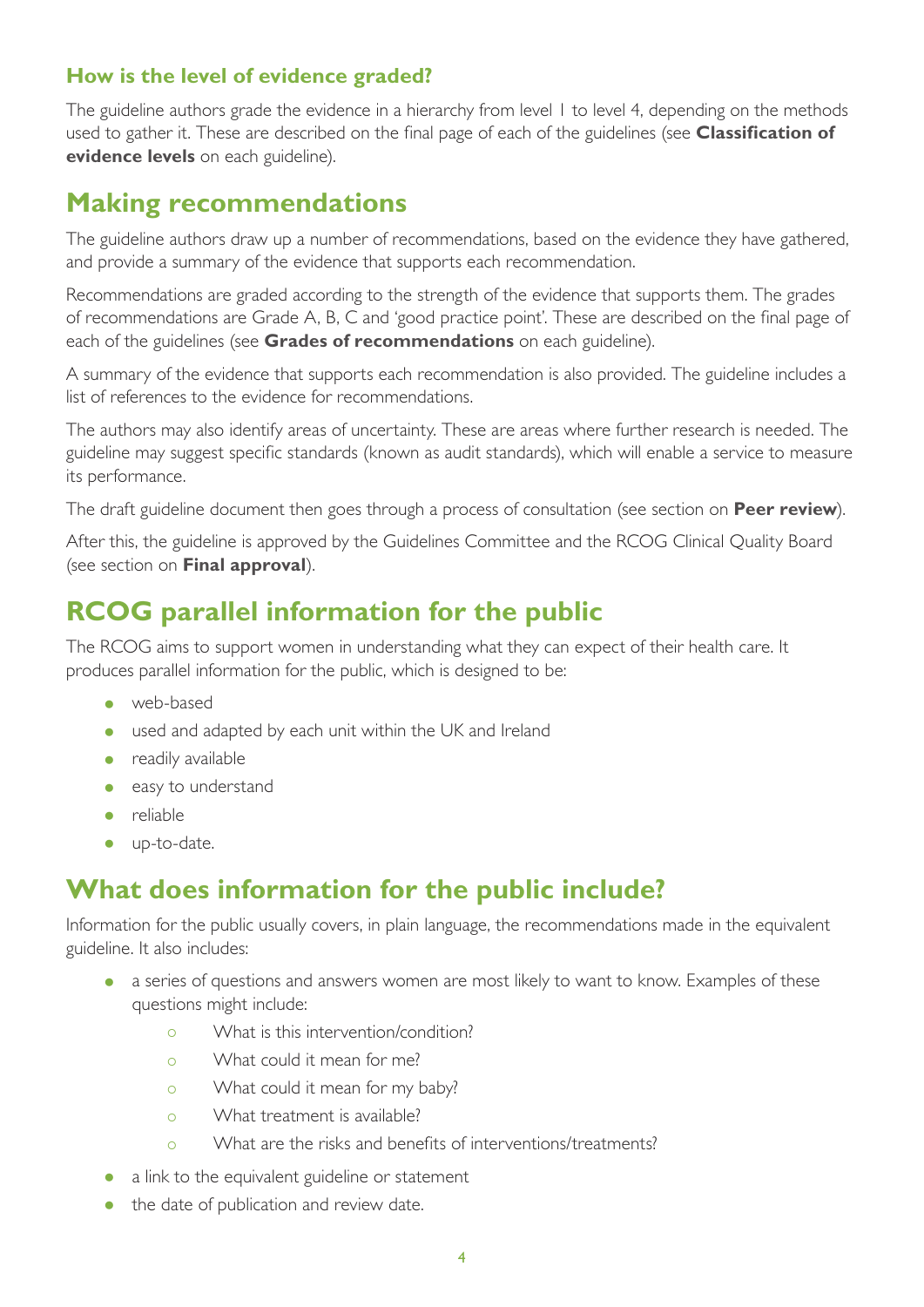# **How is information for the public produced?**

Information, based on the guidelines, is developed by the RCOG's Patient Information Committee. This group includes consumer representatives and clinicians.

The Patient Information Committee identifies a guideline from which to produce parallel information and prepares a first draft. This is discussed and revised by the Patient Information Committee.

#### **Peer review**

Draft guidelines, as well as parallel information for the public, go through a number of revisions before publication. This process is known as peer review. It helps to ensure that the RCOG draft:

- guideline is evidence-based and practical
- information for the public accurately reflects the guideline in an accessible way.

#### **RCOG guideline**

The draft guideline document is circulated to expert health professionals (obstetricians, gynaecologists, midwives).

#### **RCOG parallel information for the public**

The draft information for the public is circulated to:

- relevant clinicians (including RCOG members and fellows)
- the RCOG Women's Network
- the RCOG Women's Voices Involvement Panel
- consumer representatives
- relevant voluntary sector organisations
- identified outpatient clinics for women who are attending to comment.

#### **RCOG website**

As part of the peer review process, draft documents are also posted on the public section of the RCOG website (under Guidelines – Consultation documents: [www.rcog.org.uk/en/guidelines-research](https://www.rcog.org.uk/en/guidelines-research-services/guidelines/consultation-documents/)[services/guidelines/consultation-documents](https://www.rcog.org.uk/en/guidelines-research-services/guidelines/consultation-documents/)). This means that everyone who wishes to comment has an opportunity to do so.

The drafts go through a number of revisions, based on reviewers' comments. Members of the Guidelines Committee and the Patient Information Committee consider peer reviewers' comments and then agree all changes necessary.

#### **Final approval**

Before publication, the final version of the guideline and patient information must be approved by the following RCOG committees:

- Guidelines Committee
- Clinical Quality Boar[d.](http://www.rcog.org.uk/index.asp?PageID=369)